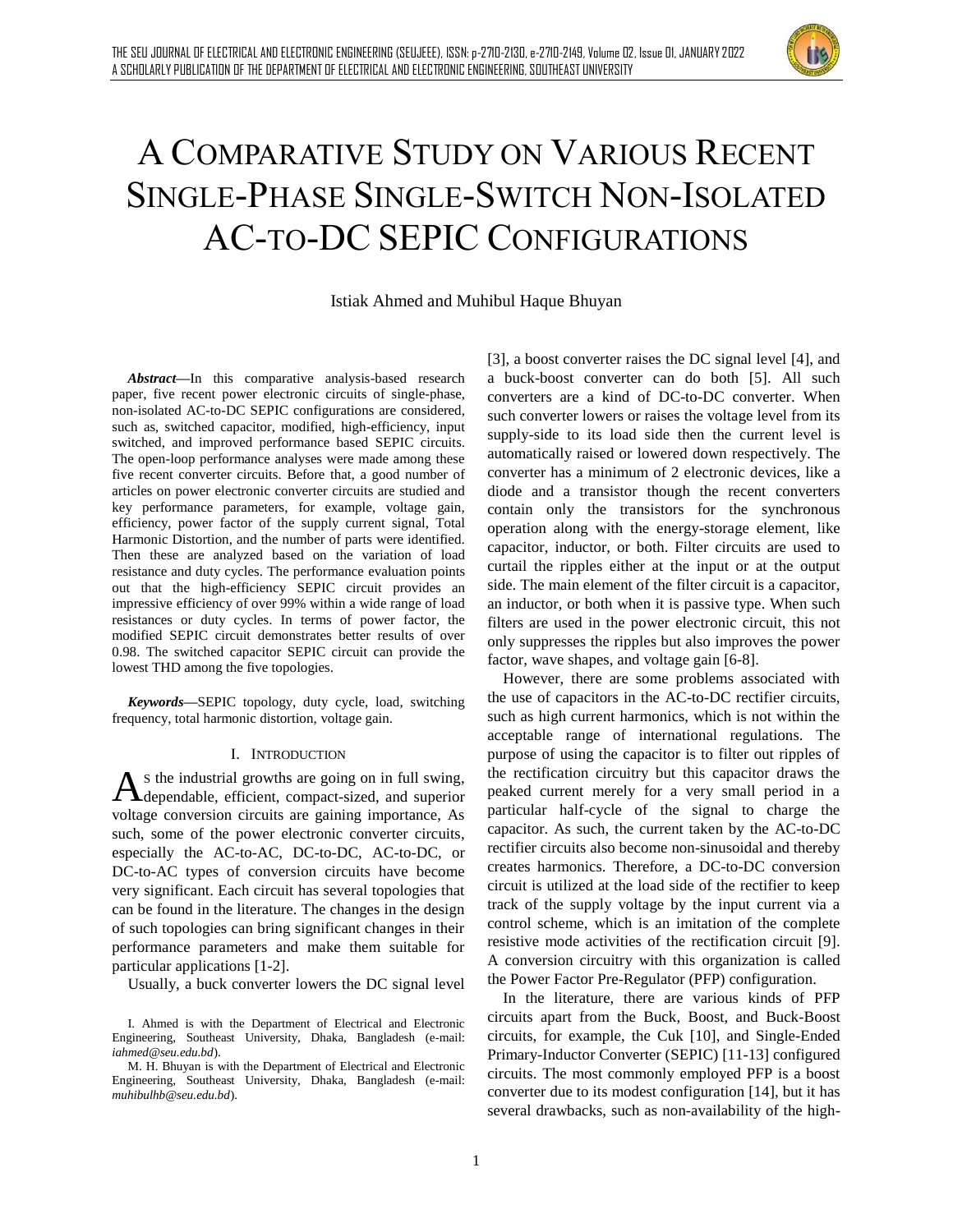

frequency isolation, high level of starting current, no overload protection, etc. [15].

There are two control modes of such converters, such as 1) Continuous Conduction Mode (CCM) and 2) Discontinuous Conduction Mode (DCM) [5, 16-17].

There are numerous benefits of employing the SEPIC circuit topology in the power electronic circuit, for example, if it is operated in DCM with properly selected inductance values then a pure sinusoidal input current is possible to obtain [10-13]. Besides, its output voltage is the non-inverting type [18]. By harnessing such benefits, in many power electronic applications, the SEPIC circuit has been employed. In one such literature, it was found that a 28V, 1 kW converter was designed with a variable input voltage of 230 V  $\pm$  15% and variable supply frequency from 360 Hz to 800 Hz to apply it in aircraft. To test the system performance, MATLAB/Simulink model was developed for both transient and steady-state conditions [19].

SEPIC circuits were utilized in a 1 kW solar panel and then simulated using MATLAB/Simulink for standalone photovoltaic (PV) systems [20-21]. Besides, a Fuzzy Logic Controller (FLC) based SEPIC circuit was designed, implemented, and tested for Maximum Power Point Tracking (MPPT) of a PV-based scheme to obtain the faster response time, high precision level, the constant voltage at variable load conditions, smaller steady-state error and overshoot, high efficiency, optimal use of PV array, unity load power factor, etc. The scheme was materialized using a Digital Signal Processor (DSP) of Texas Instruments (TI), TMS320F28335 [22].

In another paper, the diode was substituted by a MOS device to obtain the reduced voltage drop matched to the diode to yield greater efficiency of the circuit [23].

The Pulse Width Modulation (PWM) techniquebased SEPIC-fed Light Emitting Diode driver circuit was designed and tested in a paper to have high brightness, better power quality, lower power factor, and better Total Harmonic Distortion (THD) in an LED operated projection application. The scheme is used as a Power Factor Corrector (PFC) that works in the Discontinuous Current Mode (DCM) [24].

In another paper, it was demonstrated that with the use of SEPIC circuit in modeling and simulating the Wind Energy Conversion System (WECS) in MATLAB under fluctuating environments, the lower harmonic contents of the generator was reduced while the output power level improved by 4-8% and overall efficiency was raised to over 94% with 3-level Neutral Point Clamped (NPC) inverter linked to the grid concerning the conventional boost converter circuit [25].

This review paper aims to analyze various types of

Single-Ended Primary-Inductor Converter (SEPIC) topologies based on the PSIM simulator.

# II. TOPOLOGIES AND OPERATIONS OF THE AC-TO-DC SEPIC CIRCUIT

AC-to-DC converters convert the input AC to output DC. These converters are classified based on their respective voltage gain characteristics. Generally, buck converters are used when we need to lower the input voltage and Boost converters are used when we need to raise the input voltage level at the output side. There are other converters like buck-boost, Cu ̂k, SEPIC, and Zeta which can perform both step-up and step-down operations depending on the duty ratio. New topologies of buck-boost [26-27], Cu ̂k [28], and Zeta [29-30] converters have been developed to provide higher efficiency and better power factor than the conventional converters. Over the past decades, many alterations were made to improve the performances of the conventional AC-to-DC SEPIC topologies. In the next five sub-sections, a comparative review of the five diverse structures of recent single-phase single-switch non-isolated AC-to-DC SEPIC circuits has been provided. The open-loop analysis of the single-input, single switch SEPIC topologies is done using PSIM version 9.1.1.

## *A. Switched Capacitor AC-to-DC SEPIC Circuit*

The drawing of the switched-capacitor AC-to-DC SEPIC circuit is presented in Fig. 1. Three inductors  $(L_1-L_2 \text{ and } L_{in})$ , five capacitors  $(C_1-C_4 \text{ and } C_{in})$ , eight diodes  $(D_1-D_8)$ , and a unidirectional switch  $(M_1)$  are the main components of this circuit. At first, there is a basic 1- $\phi$  rectifier circuit using four diodes ( $D_1$ - $D_4$ ). Then a modified switched capacitor DC-to-DC converter is cascaded with it to be operated at high frequency. Inductors, *L*1, and *L*<sup>2</sup> work as SEPIC inductors. Inductor, *L*in and capacitor, *C*in constitute the passive filter circuit at the input. Capacitor,  $C_1$  forms the output filter and resistor,  $R_1$  resistor acts as the load [31].



Fig. 1. Switched capacitor AC-to-DC SEPIC circuit [31]

Circuit parameters and their values used in this circuit are as follows: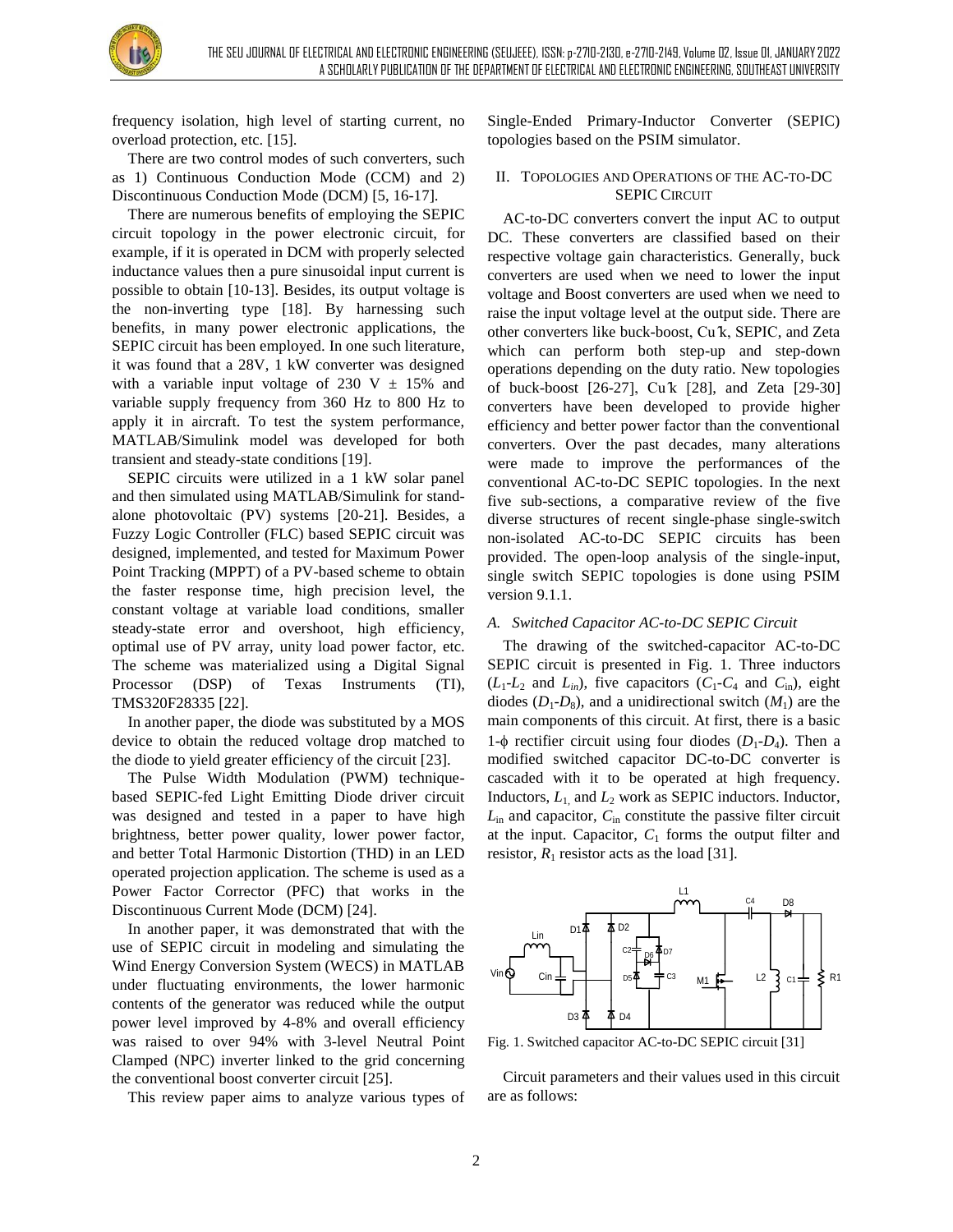

The peak source voltage  $(V_{in})$  applied to the circuit is 300 V with a frequency of 50 Hz. The MOS device, *M*<sup>1</sup> was used for the switching purpose. The values of inductors  $L_1$  and  $L_2$  are 400  $\mu$ H each and that  $L_{\text{in}}$  is 40 mH. Capacitors  $C_2$  to  $C_4$  have values of 1  $\mu$ F each and  $C_{in}$  and  $C_1$  have values of 50  $\mu$ F each. The load resistor *R*<sub>1</sub> is 100 Ω [31].

## *B. Modified AC-to-DC SEPIC Circuit*

The drawing of the modified AC-to-DC SEPIC circuit is depicted in Fig. 2. The circuit includes five diodes ( $D_1$  to  $D_5$ ), four inductors ( $L_{1+}$ ,  $L_{1-}$ ,  $L_{i\beta}$  and  $L_2$ ), four capacitors  $(C_{if+}, C_{if-}, C_1, \text{ and } C_2)$ , a switch (S), and a resistive load  $(R_L)$ . An inductor  $(L_{if})$  and a capacitor  $(C_{ij})$  form the input filter. An inductor  $L_1$  is employed in the series path to facilitate current flow when it goes into the negative half cycle of the source voltage [32].



Fig. 2. Modified AC-to-DC SEPIC circuit [32]

Circuit parameters and their values used in this circuit are as follows:

The peak source voltage  $(V_{in})$  applied to the circuit is 300 V with a frequency of 50 Hz. An IGBT has been employed as a switching device. The inductance values of different inductors of this circuit are  $L_{I+} = L_{I-} = 2$ mH,  $L_2 = 2$  mH and  $L_f = 5$  mH. The capacitance values of different capacitors are  $C_{if+} = C_{if-} = C_1 = 1 \mu F$ , and  $C_2$ = 20  $\mu$ F. The load resistor  $R_L$  is 100  $\Omega$  [32].

#### *C. High-Efficiency AC-to-DC SEPIC Circuit*

The drawing of the high-efficiency AC-to-DC SEPIC circuit is presented in Fig. 3. This circuit is called high efficiency SEPIC circuit due to its efficiency of over 99%. The circuit includes four inductors  $(L_1, L_2, L_3, \text{ and})$  $L_4$ ), two capacitors  $(C_1, C_2)$ , diodes, and an electronic switch  $(M_1)$ . Since the source voltage applied to the circuit is of AC type, the conversion on both positive and negative half cycles of this voltage is necessary. The inductors,  $L_1$ ,  $L_2$ , and the capacitor,  $C_1$  work in the positive half cycle, and the inductors, *L*3, *L*4, and the capacitor,  $C_2$  work in the negative half cycle of the supply voltage. The inductors  $L_+$ ,  $L_+$  and capacitors  $C_+$ , *C*<sub>-</sub> act as the input side filtering circuit.  $C_L$  and  $R_L$  act as the load capacitor and load resistance respectively [33].



Fig. 3. High-efficiency AC-to-DC SEPIC circuit [33]

Circuit parameters and their values used in this circuit are as follows:

The peak source voltage  $(V_{in})$  applied to the circuit is 300 V with a frequency of 50 Hz. An IGBT has been employed as a switching device. The inductances of different inductors  $L_1$ ,  $L_2$ ,  $L_3$ , and  $L_4$  were set at 2 mH each. The filter circuit contains two inductors, *L<sup>+</sup>* and *L*whose inductances were set at 2.5 mH each, and the capacitance of the capacitors  $C_1$  and  $C_2$  were set at 1  $\mu$ F each. The capacitances of the filter circuit capacitors *C<sup>+</sup>* and *C-* were given as 2 μF each. The capacitance of the output side capacitor, *C<sup>L</sup>* was given a magnitude of 20  $\mu$ F, and the resistance of the load resistor,  $R_L$  was set at 100  $\Omega$ . The circuit operates in the inner loops in the positive half cycle and the outer loops in the negative half cycle [33].

#### *D. Input Switched AC-to-DC SEPIC Circuit*

The drawing of the input switched AC-to-DC SEPIC circuit is depicted in Fig. 4. The circuit includes three inductors  $(L_1, L_2, \text{ and } L_3)$ , four capacitors  $(C_1, C_2, C_0)$ , and  $C_{o2}$ ), six diodes  $(D_1-D_6)$ , and a switch (S). A resistor, *R<sup>o</sup>* is utilized as the load or output resistor of the circuit [34].



Fig. 4. Input switched AC-to-DC SEPIC circuit [34]

Circuit parameters and their values used in this circuit are as follows:

The peak source voltage  $(V_{in})$  applied to the circuit is 300 V with a frequency of 50 Hz. An IGBT has been employed as a switching device. The inductance values of the inductors  $L_1$ ,  $L_2$  and  $L_3$  are 10 mH, 12 mH, and 12 mH respectively when the converter functioned as a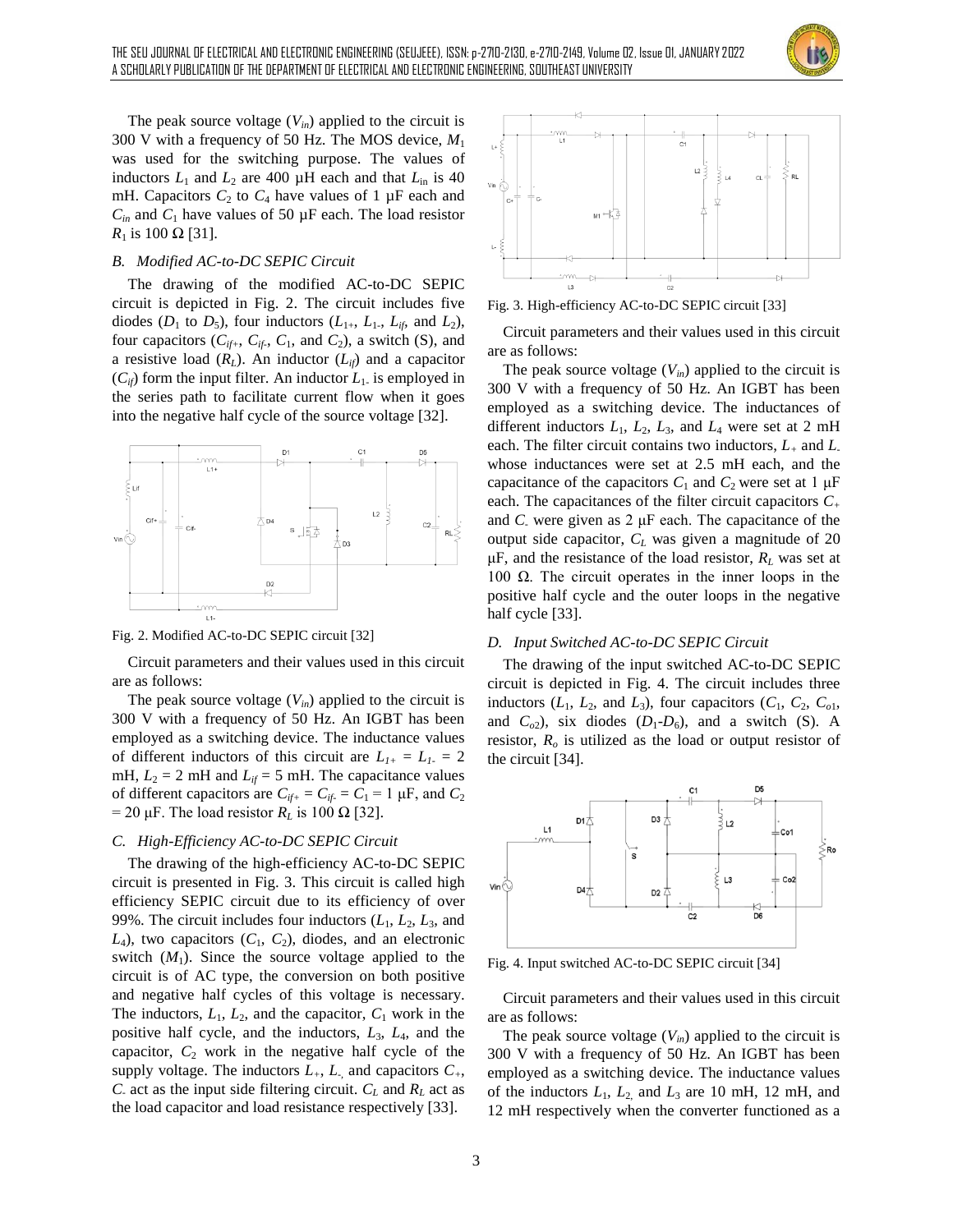

buck converter and those are 6 mH, 5 mH, and 5 mH when the circuit is operated as a boost converter. However, the capacitance values of the capacitors *Co*<sup>1</sup> and  $C_{o2}$  are 330  $\mu$ F each and those of  $C_1$  and  $C_2$  are 1.5  $\mu$ F each with the resistance of the load resistor,  $R$ <sup>0</sup> of  $100 \Omega$  when the converter is operated as both buck and boost converters [34].

## *E. Improved Performance AC-to-DC SEPIC Circuit*

The circuit diagram of improved performance AC-to-DC SEPIC configuration is presented in Fig. 5. The circuit includes four inductors  $(L_1, L_2, L_3, \text{ and } L_4)$ , five capacitors  $(C_{01}, C_{02}, C_1, C_2, \text{ and } C_o)$ , six diodes  $(D_1 - D_6)$ , and a switch (S). A resistor  $R_L$  is used as the load of the circuit [35].



Fig. 5. Improved performance AC-to-DC SEPIC circuit [35]

Circuit parameters and their values used in this circuit are as follows:

The peak source voltage  $(V_{in})$  applied to the circuit is 300 V with an operating frequency value of 50 Hz. An IGBT device has been utilized as an exchanging device. The inductance values of the inductors  $L_1$  and  $L_2$  are 2.8 mH each and those of the inductors  $L_3$  and  $L_4$  are 1.8 mH each. The capacitance values of the input capacitors  $C_{in1}$  and  $C_{in2}$  are 5.5  $\mu$ F each, those of capacitors  $C_1$  and  $C_2$  are of 0.8  $\mu$ F each, and that of output capacitor,  $C_0$  is of 220  $\mu$ F with the resistance of the load resistor,  $R_L$  of  $100 \Omega$  [35]

#### III. RESULTS AND DISCUSSIONS

In this work, five various configurations of singlephase single-switch AC-to-DC SEPIC topologies were explored in an open-loop using the PSIM software version 9.1.1. Table I furnishes the comparative data of different topologies of the SEPIC Configuration (SC). Based on this investigation on five different SEPIC topologies, a performance appraisal was made in terms of efficiency, power factor of the input line current, Total Harmonic Distortion (THD) [36], and the output voltage gain by altering two parameters, viz. duty cycle, and the load.

TABLE I COMPARING THE VARIOUS TOPOLOGIES OF THE AC-TO-DC SEPIC CIRCUIT

| <b>Topology</b>                | <b>Figure</b> # |    | Switch/<br><b>Ref.</b> # Capacitor Inductor | Diode/<br>Number Number |
|--------------------------------|-----------------|----|---------------------------------------------|-------------------------|
| Switched Capacitor SC          | 1               | 31 | 1/5                                         | 8/3                     |
| Modified SC                    | $\mathfrak{D}$  | 32 | 1/4                                         | 5/4                     |
| High-efficiency SC             | 3               | 33 | 1/5                                         | 8/6                     |
| Input Switched SC              | 4               | 34 | 1/4                                         | 6/3                     |
| <b>Improved Performance SC</b> | 5               | 35 | 1/5                                         | 6/4                     |

## *A. Performance evaluation with duty cycle change*

At first, the open-loop analysis of five topologies of AC-to-DC SEPIC circuits was performed by changing the duty cycle from 10% to 90%. The simulated results of the four performance parameters are furnished in Table II with the increment of the duty cycle values. The load resistance in all circuits was fixed at 100  $\Omega$ and the switching frequency was set to 10 kHz. After that, all the four parameters were plotted against the duty cycle values for all the five topologies in one figure each in Figs. 6-9. The figure demonstrates that the efficiency is better in the high-efficiency SEPIC circuit and the lowest efficiency is shown by the modified SEPIC circuit as in Fig. 6. On the other hand, the highefficiency and modified SEPIC circuits show a better power factor and the switched capacitor SEPIC circuit shows the worst power factor as in Fig. 7. The switched capacitor SEPIC circuit performs much better at all duty cycles when THDs are taken into consideration as in Fig. 8. Conversely, the better voltage gain is given by both inputs switched and improved performance SEPIC circuits at higher duty cycles as shown in Fig. 9.

TABLE II PERFORMANCE EVALUATION OF VARIOUS TOPOLOGIES OF SINGLE-PHASE SINGLE-SWITCH NON-ISOLATED AC-TO-DC SEPIC CIRCUIT WITH DUTY CYCLE CHANGE

| Duty<br>Cycle | <b>Topology</b>                   | <b>Efficiency Power THD</b><br>(%) | <b>Factor</b> | (%)   | <b>Voltage</b><br>Gain |
|---------------|-----------------------------------|------------------------------------|---------------|-------|------------------------|
|               | Switched Capacitor SC             | 95.03                              | 0.22          | 1.91  | 0.65                   |
|               | Modified SC                       | 82.43                              | 0.94          | 19    | 0.22                   |
| 0.1           | High-efficiency SC                | 97.27                              | 0.537         | 14.3  | 0.21                   |
|               | Input Switched SC                 | 98.62                              | 0.88          | 49.45 | 0.27                   |
|               | <b>Improved Performance</b><br>SC | 95.72                              | 0.28          | 26.84 | 0.32                   |
|               | Switched Capacitor SC             | 97.93                              | 0.67          | 2.52  | 1.25                   |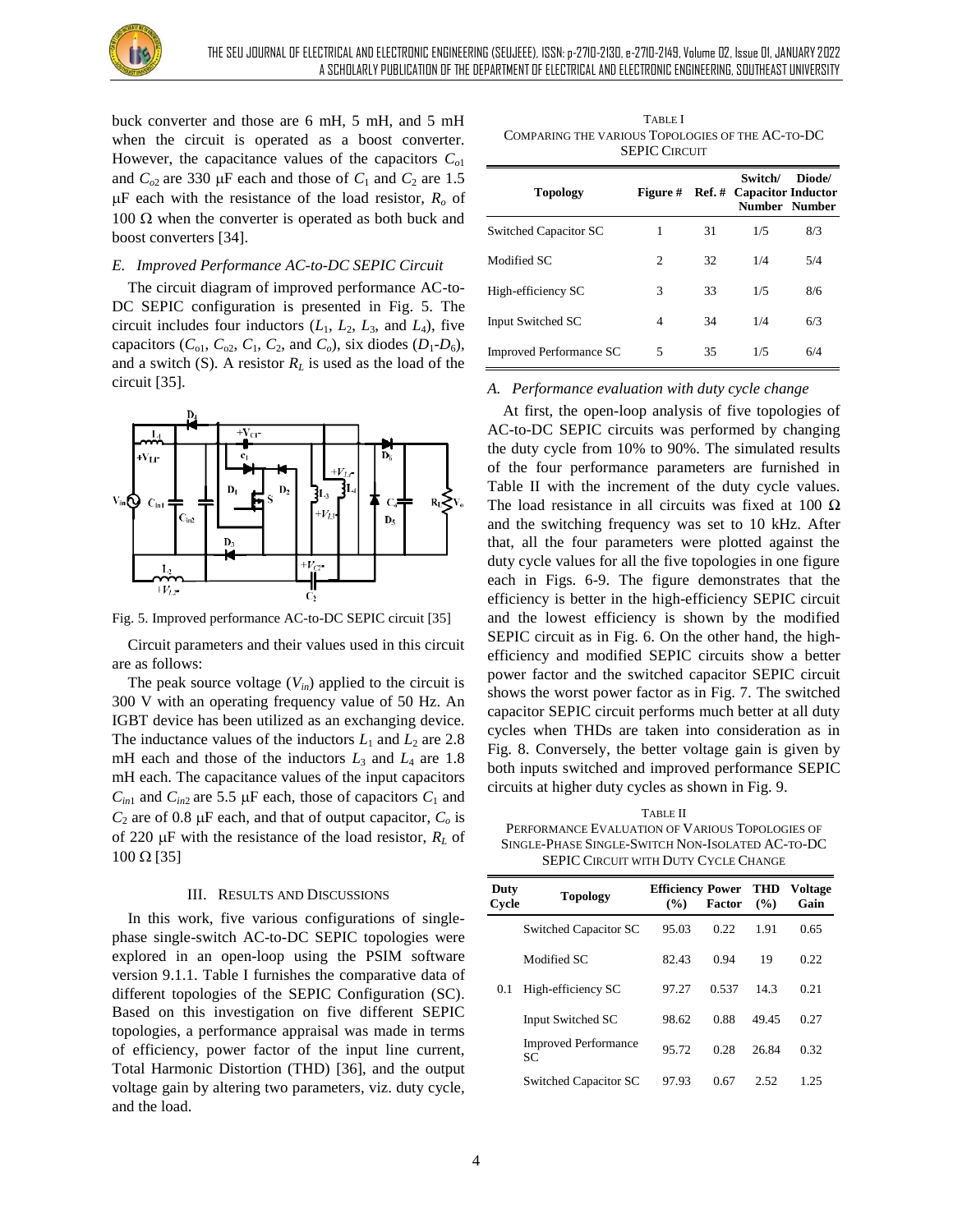

| Duty<br>Cycle | <b>Topology</b>                          | <b>Efficiency Power</b><br>$($ %) | <b>Factor</b> | THD<br>(9/0) | <b>Voltage</b><br>Gain | Duty<br>Cycle | <b>Topology</b>                          | <b>Efficiency Power</b><br>$\frac{9}{6}$ | <b>Factor</b> | <b>THD</b><br>(%) | <b>Voltage</b><br>Gain |
|---------------|------------------------------------------|-----------------------------------|---------------|--------------|------------------------|---------------|------------------------------------------|------------------------------------------|---------------|-------------------|------------------------|
|               | Modified SC                              | 83.88                             | 0.96          | 9.50         | 0.44                   |               | Modified SC                              | 94.10                                    | 0.99          | 5                 | 1.52                   |
| 0.2           | High-efficiency SC                       | 99.25                             | 0.877         | 8.97         | 0.38                   | 0.6           | High-efficiency SC                       | 99.66                                    | 0.969         | 18.45             | 1.30                   |
|               | Input Switched SC                        | 98.92                             | 0.90          | 41.03        | 0.60                   |               | Input Switched SC                        | 98.80                                    | 0.88          | 34.76             | 3.41                   |
|               | <b>Improved Performance</b><br><b>SC</b> | 97.97                             | 0.66          | 43.63        | 0.61                   |               | <b>Improved Performance</b><br><b>SC</b> | 98.59                                    | 0.95          | 26.61             | 2.16                   |
|               | Switched Capacitor SC                    | 98.68                             | 0.97          | 0.33         | 1.76                   |               | Switched Capacitor SC                    | 97.34                                    | 0.33          | 0.42              | 1.53                   |
|               | Modified SC                              | 88.10                             | 0.96          | 6.90         | 0.75                   |               | Modified SC                              | 93.80                                    | 0.98          | 14.98             | 2.10                   |
| 0.3           | High-efficiency SC                       | 99.49                             | 0.961         | 6.066        | 0.54                   | 0.7           | High-efficiency SC                       | 99.61                                    | 0.973         | 22.8              | 1.90                   |
|               | Input Switched SC                        | 99                                | 0.86          | 56.33        | 1.11                   |               | Input Switched SC                        | 98.63                                    | 0.83          | 20.41             | 4.41                   |
|               | <b>Improved Performance</b><br>SС        | 98.41                             | 0.85          | 38.55        | 0.91                   |               | <b>Improved Performance</b><br>SC        | 98.52                                    | 0.90          | 39.53             | 3.19                   |
|               | Switched Capacitor SC                    | 98.55                             | 0.95          | 0.79         | 2.10                   |               | Switched Capacitor SC                    | 96.60                                    | 0.20          | 0.60              | 1.21                   |
|               | Modified SC                              | 92.20                             | 0.97          | 5.80         | 0.95                   |               | Modified SC                              | 91.90                                    | 0.96          | 11.88             | 2.90                   |
| 0.4           | High-efficiency SC                       | 99.57                             | 0.977         | 7.94         | 0.70                   | 0.8           | High-efficiency SC                       | 99.01                                    | 0.944         | 17.88             | 2.99                   |
|               | Input Switched SC                        | 98.98                             | 0.87          | 53.19        | 1.71                   |               | Input Switched SC                        | 98.16                                    | 0.64          | 7.246             | 5.15                   |
|               | <b>Improved Performance</b><br>SC        | 98.52                             | 0.92          | 29.00        | 1.24                   |               | <b>Improved Performance</b><br><b>SC</b> | 98.30                                    | 0.84          | 35.02             | 4.75                   |
|               | Switched Capacitor SC                    | 98.31                             | 0.72          | 0.21         | 2.09                   |               | Switched Capacitor SC                    | 91.76                                    | 0.10          | 0.39              | 0.63                   |
|               | Modified SC                              | 93.33                             | 0.98          | 4.90         | 1.33                   |               | Modified SC                              | 93.40                                    | 0.93          | 14.32             | 3.45                   |
| 0.5           | High-efficiency SC                       | 99.63                             | 0.97          | 14.03        | 0.93                   | 0.9           | High-efficiency SC                       | 92.77                                    | 0.486         | 3.72              | 3.13                   |
|               | Input Switched SC                        | 98.91                             | 0.88          | 45.98        | 2.49                   |               | Input Switched SC                        | 95.48                                    | 0.20          | 1.44              | 3.21                   |
|               | <b>Improved Performance</b><br><b>SC</b> | 98.57                             | 0.95          | 21.78        | 1.58                   |               | <b>Improved Performance</b><br>SC        | 97.58                                    | 0.72          | 34.37             | 6.98                   |
|               | Switched Capacitor SC                    | 97.89                             | 0.48          | 0.33         | 1.82                   |               |                                          |                                          |               |                   |                        |



■ Switched Capacitor SC ■ Modified SC ■ High-efficiency SC ■ Input Switched SC ■ Improved Performance SC



Fig. 6. Comparison of efficiency among various topologies of single-phase single-switch non-isolated AC-to-DC SEPIC circuits with duty cycle change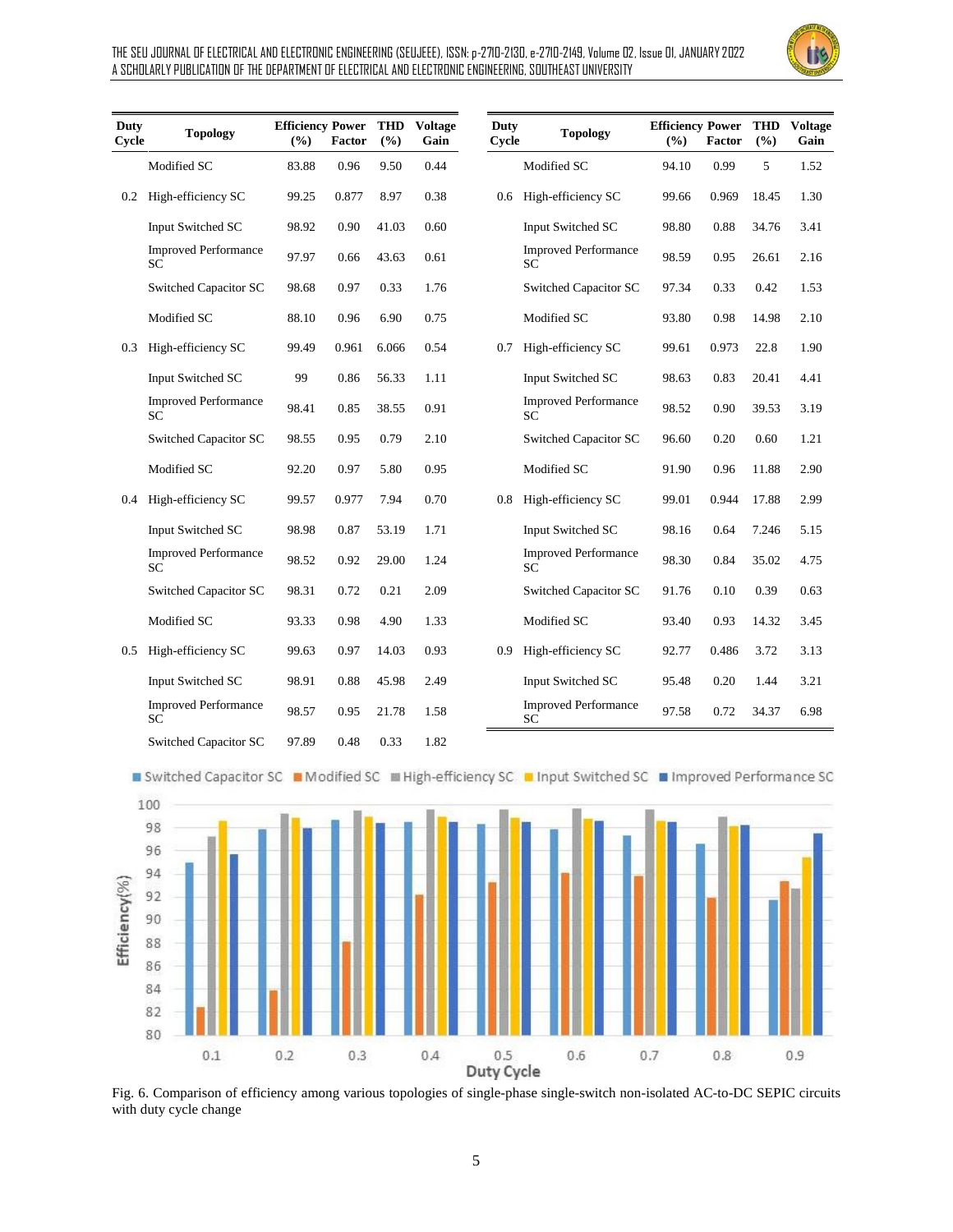







Fig. 8. Comparison of THD among various topologies of single-phase single-switch non-isolated AC-to-DC SEPIC circuits with duty cycle change



Fig. 9. Comparison of voltage gain among various topologies of single-phase single-switch non-isolated AC-to-DC SEPIC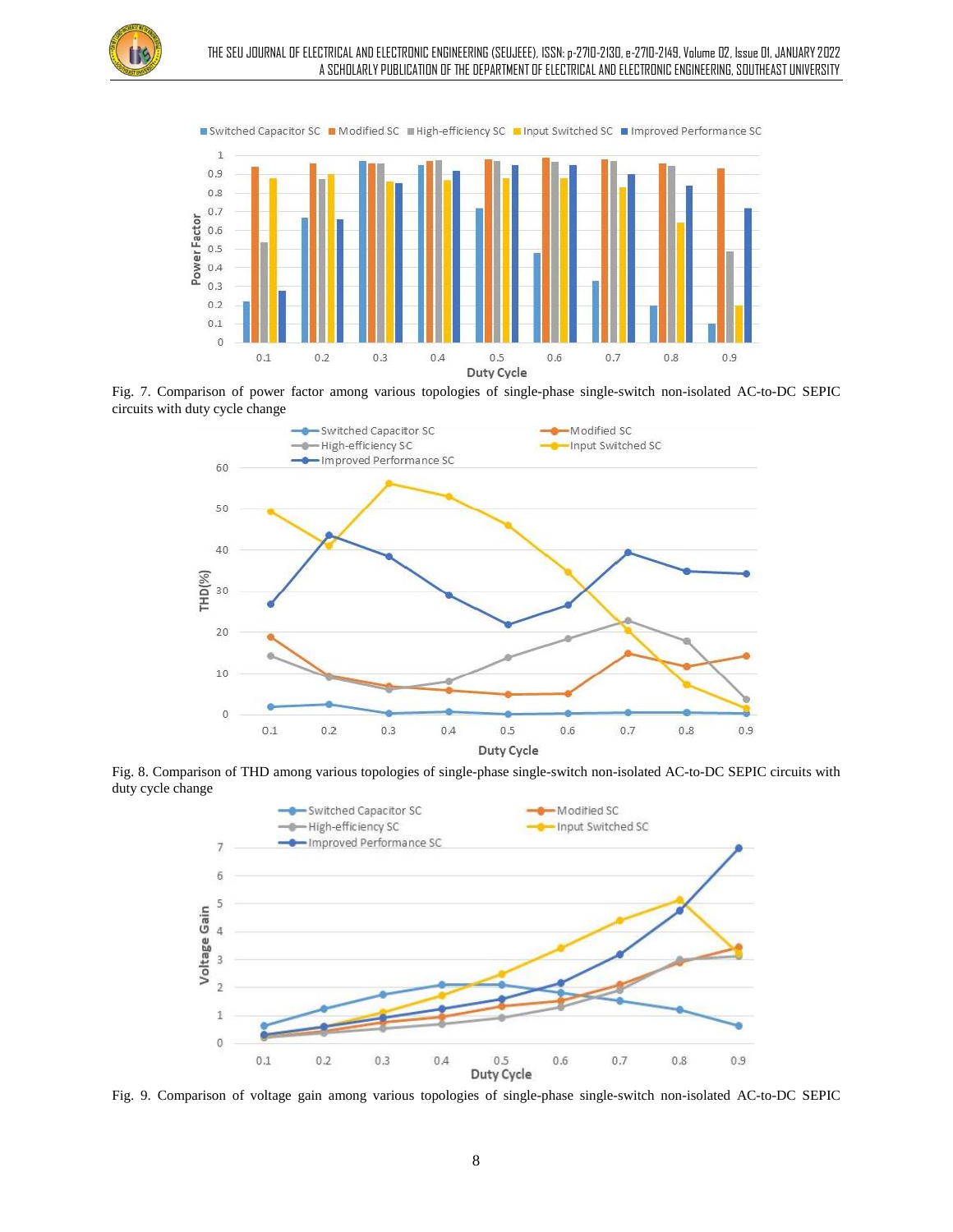

circuits with duty cycle change

#### *B. Performance evaluation with load change*

At first, the open-loop analysis of five topologies of AC-TO-DC SEPIC circuits was performed by changing the load from 50 Ω to 500 Ω. The simulated results of the four performance parameters are furnished in Table III with the increment of the load resistance values. The duty cycle in all circuits was fixed at 60% and the switching frequency was set to 10 kHz. After that, all the four parameters were plotted against the load resistance values for all the five topologies in one figure each in Figs. 10-13. The figure demonstrates that the efficiency is better in the high-efficiency SEPIC circuit and the lowest efficiency is shown by the modified SEPIC circuit at a wide range of the load resistance values as in Fig. 10. On the other hand, two SEPIC circuits, such as high-efficiency and modified circuits demonstrate the highest Power Factors (PFs) and the switched capacitor circuit demonstrates the worst power factor as shown in Fig. 11 for all ranges of the load resistances used in the simulation environment. However, the switched capacitor SEPIC circuit performs much better at all loads when THDs are taken into consideration as in Fig. 12. Conversely, the better voltage gain is provided by the improved performance and switched capacitor SEPIC circuits at higher load resistance values and the input switched SEPIC circuit demonstrates almost constant voltage gain for a wide range of load resistance values as in Fig. 13.

TABLE III PERFORMANCE VARIATION ON DIFFERENT TOPOLOGIES OF SINGLE-PHASE SINGLE-SWITCH NON-ISOLATED AC-TO-DC SEPIC CIRCUIT WITH LOAD RESISTANCE CHANGE

| Load<br>$(\Omega)$ | <b>Topology</b>                    | <b>Efficiency Power</b><br>$($ %) | <b>Factor</b> | <b>THD</b><br>$($ %) | <b>Voltage</b><br>Gain |
|--------------------|------------------------------------|-----------------------------------|---------------|----------------------|------------------------|
|                    | Switched Capacitor SC              | 98.26                             | 0.52          | 0.17                 | 1.26                   |
|                    | Modified SC                        | 94.87                             | 0.99          | 4.7                  | 1.08                   |
| 50                 | High-efficiency SC                 | 99.78                             | 0.989         | 12.26                | 1.10                   |
|                    | Input Switched SC                  | 99.18                             | 0.96          | 18.95                | 2.74                   |
|                    | <b>Improved Performance</b><br>SC  | 99.19                             | 0.90          | 46.34                | 2.06                   |
|                    | Switched Capacitor SC              | 97.89                             | 0.48          | 0.33                 | 1.82                   |
|                    | Modified SC                        | 94.10                             | 0.99          | 5                    | 1.52                   |
| 100                | High-efficiency SC                 | 99.66                             | 0.969         | 18.45                | 1.30                   |
|                    | Input Switched SC                  | 98.80                             | 0.88          | 34.76                | 3.41                   |
|                    | <b>Improved Performance</b><br>SC. | 98.59                             | 0.95          | 26.61                | 2.16                   |
|                    | Switched Capacitor SC              | 97.59                             | 0.48          | 0.072                | 2.25                   |
|                    | Modified SC                        | 93.80                             | 0.99          | 5.08                 | 1.88                   |
| 150                | High-efficiency SC                 | 99.59                             | 0.946         | 26.39                | 1.99                   |

| Load<br>$(\Omega)$ | <b>Topology</b>                          | <b>Efficiency Power</b><br>$(\%)$ | Factor | THD<br>$(\%)$ | <b>Voltage</b><br>Gain |
|--------------------|------------------------------------------|-----------------------------------|--------|---------------|------------------------|
|                    | Input Switched SC                        | 98.46                             | 0.85   | 41.50         | 3.52                   |
|                    | <b>Improved Performance</b><br>SС        | 97.96                             | 0.95   | 17.33         | 2.38                   |
|                    | Switched Capacitor SC                    | 97.30                             | 0.48   | 0.045         | 2.60                   |
|                    | Modified SC                              | 94.20                             | 0.99   | 4.85          | 2.18                   |
| 200                | High-efficiency SC                       | 99.48                             | 0.932  | 31.51         | 2.17                   |
|                    | Input Switched SC                        | 98.10                             | 0.83   | 45.88         | 3.58                   |
|                    | <b>Improved Performance</b><br><b>SC</b> | 97.33                             | 0.95   | 17.80         | 2.73                   |
|                    | Switched Capacitor SC                    | 97.00                             | 0.48   | 0.077         | 2.91                   |
|                    | Modified SC                              | 94.32                             | 0.99   | 5.10          | 2.33                   |
| 250                | High-efficiency SC                       | 99.36                             | 0.932  | 33.02         | 2.34                   |
|                    | Input Switched SC                        | 97.73                             | 0.82   | 48.93         | 3.63                   |
|                    | <b>Improved Performance</b><br>SС        | 96.71                             | 0.95   | 18.07         | 3.04                   |
|                    | Switched Capacitor SC                    | 96.69                             | 0.48   | 0.099         | 3.19                   |
|                    | Modified SC                              | 93.88                             | 0.99   | 5.22          | 2.70                   |
| 300                | High-efficiency SC                       | 99.25                             | 0.938  | 32.28         | 2.49                   |
|                    | Input Switched SC                        | 97.35                             | 0.81   | 51.30         | 3.68                   |
|                    | <b>Improved Performance</b><br>SС        | 96.08                             | 0.95   | 18.24         | 3.32                   |
|                    | Switched Capacitor SC                    | 96.37                             | 0.48   | 0.11          | 3.44                   |
|                    | Modified SC                              | 93.21                             | 0.99   | 4.90          | 3.10                   |
| 350                | High-efficiency SC                       | 99.13                             | 0.946  | 30.32         | 2.60                   |
|                    | Input Switched SC                        | 96.98                             | 0.80   | 52.97         | 3.72                   |
|                    | <b>Improved Performance</b><br>SС        | 95.46                             | 0.95   | 18.36         | 3.57                   |
|                    | Switched Capacitor SC                    | 96.06                             | 0.48   | 0.12          | 3.67                   |
|                    | Modified SC                              | 93.10                             | 0.99   | 5.12          | 3.40                   |
| 400                | High-efficiency SC                       | 99                                | 0.955  | 27.63         | 2.70                   |
|                    | Input Switched SC                        | 96.61                             | 0.79   | 54.33         | 3.75                   |
|                    | <b>Improved Performance</b><br>SС        | 94.85                             | 0.95   | 18.44         | 3.80                   |
|                    | Switched Capacitor SC                    | 95.75                             | 0.48   | 0.12          | 3.89                   |
| 450                | Modified SC                              | 93.50                             | 0.99   | 5.14          | 3.77                   |
|                    | High-efficiency SC                       | 98.89                             | 0.964  | 24.40         | 2.79                   |
|                    | Input Switched SC                        | 96.24                             | 0.77   | 55.32         | 3.78                   |
|                    | <b>Improved Performance</b><br>SС        | 94.23                             | 0.95   | 18.51         | 4.02                   |
| 500                | Switched Capacitor SC                    | 95.43                             | 0.48   | 0.13          | 4.09                   |
|                    | Modified SC                              | 93.50                             | 0.99   | 5.20          | 3.90                   |
|                    | High-efficiency SC                       | 98.77                             | 0.972  | 20.64         | 2.86                   |
|                    | Input Switched SC                        | 95.87                             | 0.76   | 56.12         | 3.80                   |
|                    | <b>Improved Performance</b><br>SС        | 93.62                             | 0.95   | 18.56         | 4.22                   |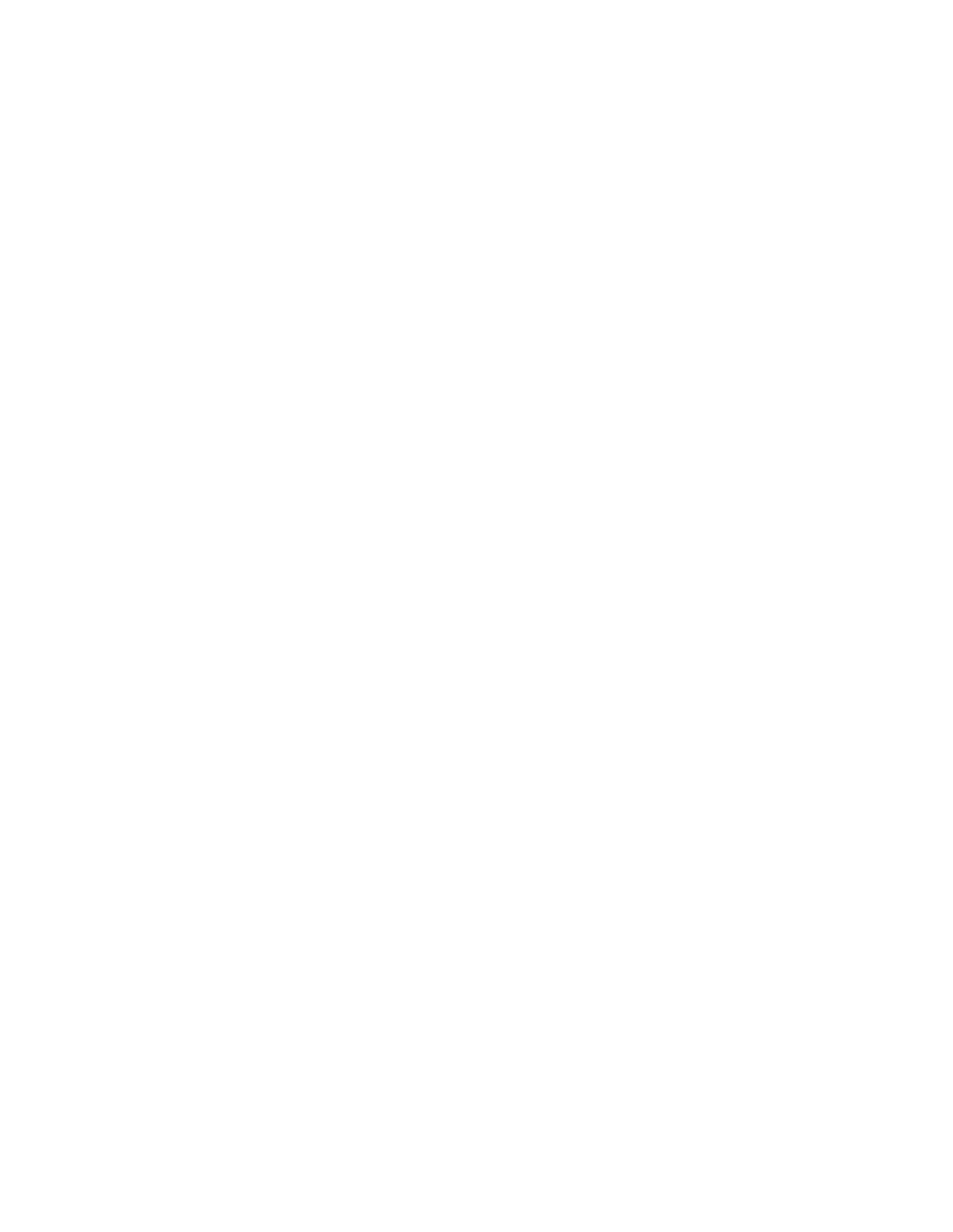







■ Switched Capacitor SC ■ Modified SC ■ High-efficiency SC ■ Input Switched SC ■ Improved Performance SC

Fig. 11. Comparison of PFs among various single-phase single-switch non-isolated AC-to-DC SEPIC circuits with load change

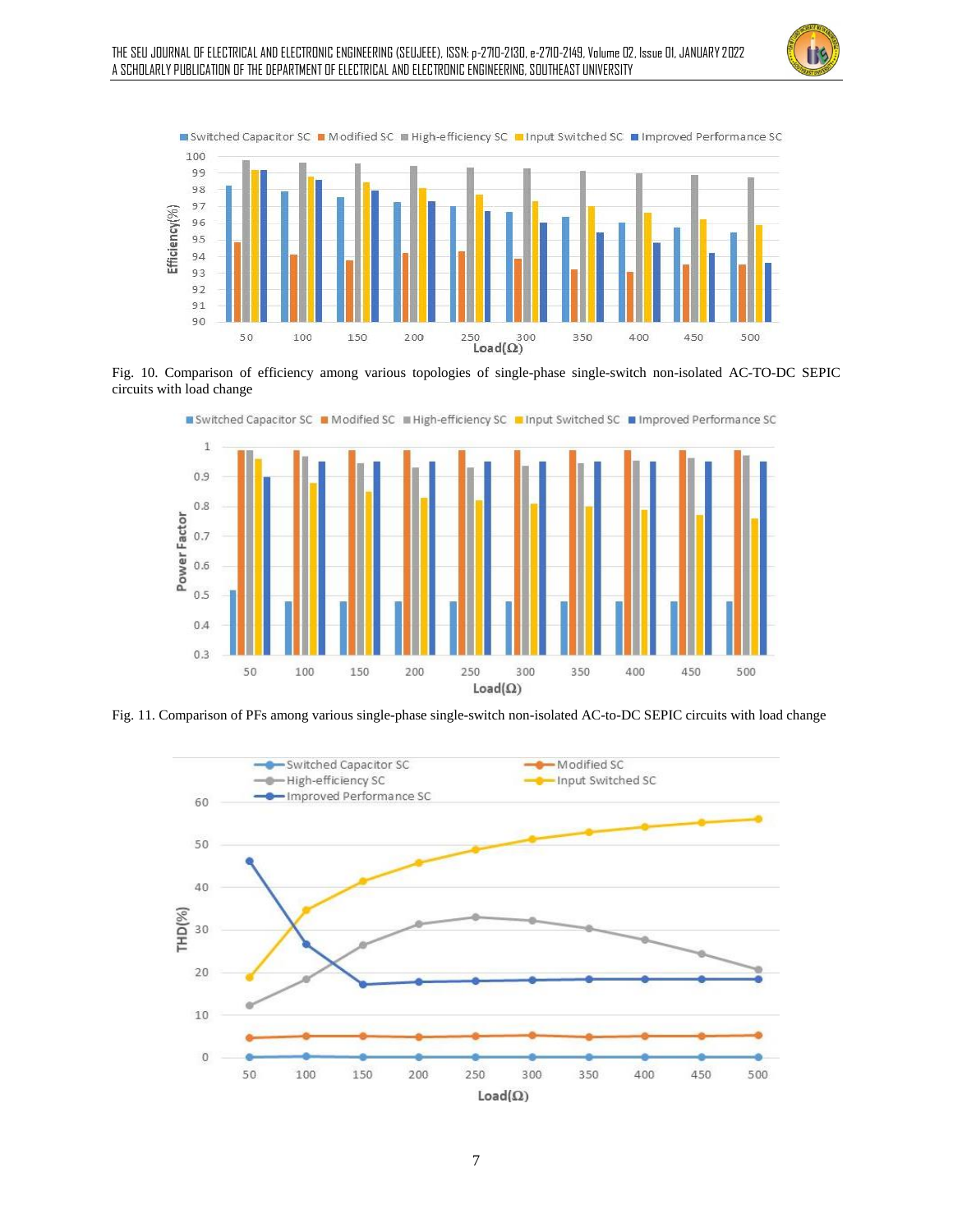



Fig. 12. Comparison of THDs among various single-phase single-switch non-isolated AC-to-DC SEPIC circuits with load change

Fig. 13. Comparison of voltage gain among various topologies of single-phase single-switch non-isolated AC-to-DC SEPIC circuits with load change

#### IV. CONCLUSION

This comparative research paper provides an in-depth and open-loop analysis of five diverse configurations of single-phase, single-switch non-isolated AC-to-DC SEPIC circuits. To assess the performance and evaluate each converter topology, the duty cycle was increased from 10% to 100%, and the load resistance was increased from 50  $\Omega$  to 500  $\Omega$ . Simulations data were tabulated for each converter and plotted against the duty cycle and load. After a comparative study, it was found that both the input switched and improved performance SEPIC circuits at higher duty cycles demonstrate the better voltage gain and the input-switched converter shows higher THDs at higher load resistances. The efficiency of a high-efficiency SEPIC circuit is better (over 99%) than that of the other SEPIC circuit for a wide range of duty cycle or load resistance deviation. This type of comparison helps the circuit designers to select the optimum SEPIC topology in power electronic circuit design and real-time applications.

#### **REFERENCES**

- [1] I. Ahmed and M. H. Bhuyan, "A Relative Comparison among Recent Topologies of Single-Phase Non-Isolated AC-DC Buck-Boost Converter based on Open-Loop Performance Analysis," *Southeast University Journal of Electrical and Electronic Engineering* (SEUJEEE), ISSN: p-2710-2149, e-2710-2130, vol. 1, issue 2, July 2021, pp. 7-12.
- [2] I. Ahmed and M. H. Bhuyan, "A Critical Review on Open Loop Analysis of Single-Phase Non-Isolated AC-DC Buck Converters," *Southeast University Journal of Electrical and*

*Electronic Engineering* (SEUJEEE), ISSN: p-2710-2149, e-2710-2130, vol. 1, issue 1, January 2021, pp. 7-12.

- [3] K. Jayaswal, D. K. Palwalia, G. Jain, and P. Kumar, "Design-Oriented Analysis of Non-isolated DC-DC Buck Converter," *Ciência e Técnica Vitivinícola*, Portugal, ISSN: 0254-0223, vol. 30, no. 2, January 2015, pp. 177-213.
- [4] N. Genc and Y. Koc, "Experimental verification of an improved soft-switching cascade boost converter," *Electric Power Systems Research*, ISSN 0378-7796, vol. 149, August 2017, pp. 1-9, https://doi.org/10.1016/j.epsr.2017.04.015.
- [5] X. Zhou and Q. He, "Modeling and Simulation of Buck-Boost Converter with Voltage Feedback Control," *MATEC Web of Conferences* 2015, EDP Sciences, doi: 10.1051/matecconf/ 20153110006.
- [6] S. M. Faruk, M. M. Hossain, A. A. Mansur, and M. H. Bhuyan, "Improvement of Input Side Current of a Three-Phase Cúk Rectifier," *Southeast University Journal of Science and Engineering* (SEUJSE), 1999-1630, vol. 9, no. 1-2, December 2015, pp. 45-51.
- [7] S. M. Faruk, M. M. Hossain, A. A. Mansur, and M. H. Bhuyan, "Investigation of Total Harmonic Distortion of a Three-Phase Cúk Rectifier," *Proceedings of the IEEE International Conference on Informatics, Electronics and Vision* (ICIEV 2016), University of Dhaka (DU), Dhaka, Bangladesh, 13-14 May 2016, pp. 385-390.
- [8] S. M. Faruk, M. M. Hossain, and M. H. Bhuyan, "Shaping the Input Side Current Waveform of a 3-φ Rectifier into a Pure Sine Wave," *International Journal of Electronics and Communication Engineering*, vol. 15, no. 9, September 2021, pp. 344-355.
- [9] B. Singh, B. N. Singh, A. Chandra, K. Al-Haddad, A. Pandey, and D. P. Kothari, "A review of single-phase improved power quality AC-DC converters," *IEEE Transactions on Industrial Electronics*, vol. 50, no. 5, pp. 962-981, October 2003, doi: 10.1109/TIE.2003.817609.
- [10] D. S. L. Simonetti, J. Sebastian, F. S. dos Reis, and J. Uceda, "Design criteria for SEPIC and Cuk converters as power factor preregulators in discontinuous conduction mode," *Proceedings*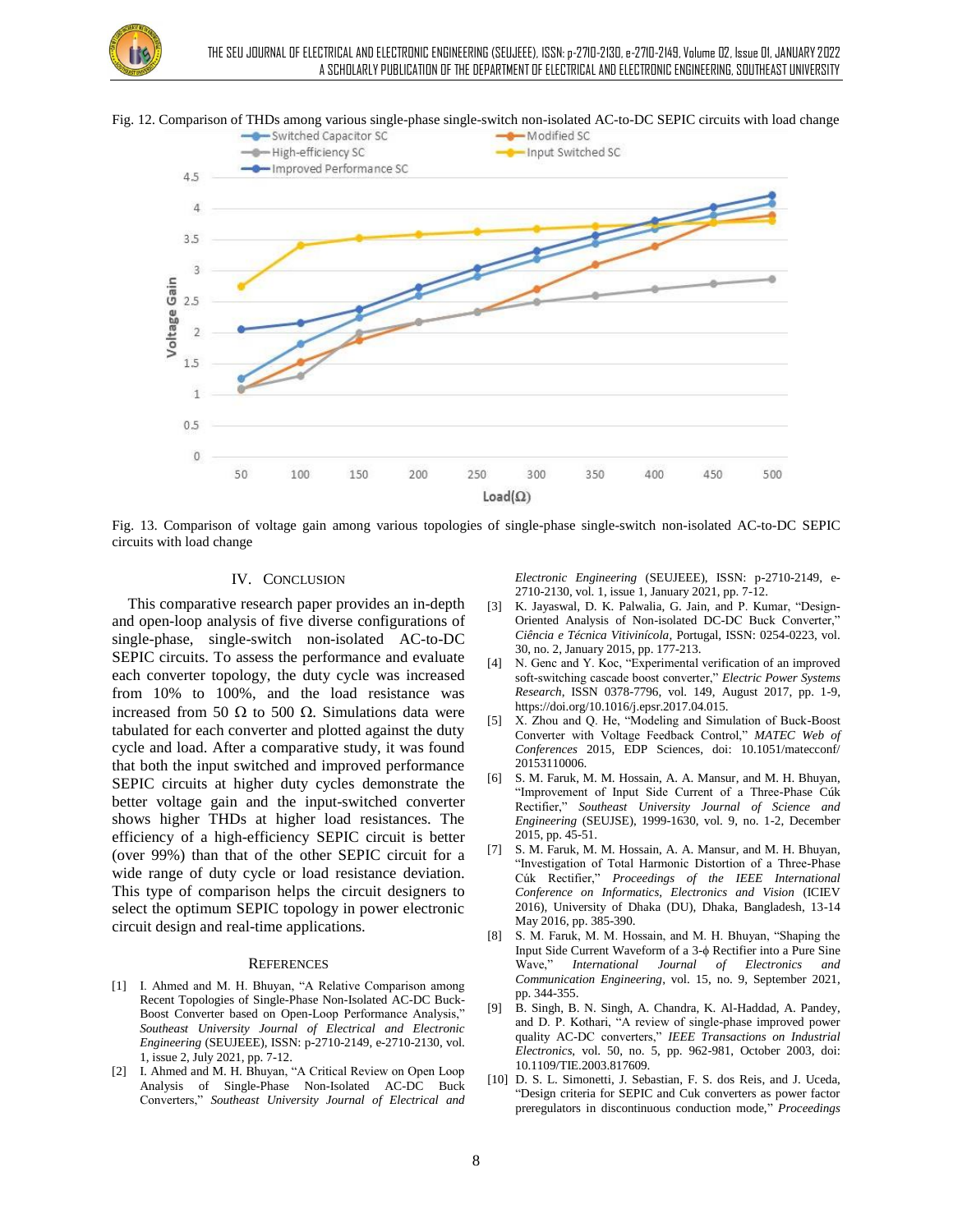

*of the International Conference on Industrial Electronics, Control, Instrumentation, and Automation*, 1992, pp. 283-288, vol. 1, San Diego, CA, USA, doi: 10.1109/IECON.1992.254619.

- [11] D. S. L. Simonetti, J. Sebastian, and J. Uceda, "The discontinuous conduction mode SEPIC and Cuk power factor preregulators: analysis and design," *IEEE Transactions on Industrial Electronics*, vol. 44, no. 5, pp. 630-637, October 1997, doi: 10.1109/41.633459.
- [12] H. Y. Kanaan, K. Al-Haddad, G. Sauriole, and R. Chaffai, "Practical Design of a SEPIC Power Factor Corrector with DC-Voltage Regulation," Proceedings of the IEEE International Symposium on Industrial Electronics, 2006, Montreal, QC, Canada, pp. 964-969, doi: 10.1109/ISIE.2006.295766.
- [13] G. Tibola and I. Barbi, "Isolated Three-Phase High Power Factor Rectifier Based on the SEPIC Converter Operating in Discontinuous Conduction Mode," IEEE Transactions on Power Electronics, vol. 28, no. 11, pp. 4962-4969, November 2013, doi: 10.1109/TPEL.2013.2247775.
- [14] G. Spiazzi and P. Mattavelli, "Design criteria for power factor preregulators based on Sepic and Cuk converters in continuous conduction mode," Proceedings of the IEEE Industry Applications Society Annual Meeting, 1994, Denver, CO, USA, pp. 1084-1089, vol. 2, doi: 10.1109/IAS.1994.377563.
- [15] M. Brkovic and S. Cuk, "Input current shaper using Cuk Converter," *Proceedings of the 14th IEEE International Telecommunications Energy Conference* (INTELEC), 1992, Washington, DC, USA, pp. 532-539, doi: 10.1109/INTLEC.1992.268391.
- [16] S. Siouane, S. Jovanovi'c and P. Poure, "Service Continuity of PV Synchronous Buck/Buck-Boost Converter with Energy Storage," *Energies*, 2018, vol. 11, p. 1369; doi:10.3390/ en11061369.
- [17] R. W. Erickson and D. Maksimović, "The Discontinuous Conduction Mode. In: Fundamentals of Power Electronics," July 2020*, Springer, Cham*, https://doi.org/10.1007/978-3-030- 43881-4\_5.
- [18] G. Mohanty, "SEPIC Based Multi Input Dc-Dc Converter," *Proceedings of the IEEE 5th International Conference for Convergence in Technology* (I2CT), 2019, Bombay, India, pp. 1- 4, doi: 10.1109/I2CT45611.2019.9033886.
- [19] B. M. H. Jassim, "SEPIC AC-DC converter for aircraft application," *Proceedings of the 17th IEEE Mediterranean Electrotechnical Conference* (MELECON), 2014, Beirut, Lebanon, pp. 12-16, doi: 10.1109/MELCON.2014.6820498.
- [20] T. A. B. Raj, R. Ramesh, J. R. Maglin, M. Vaigundamoorthi, I. W. Christopher, C. Gopinath, and C. Yaashuwanth, "Grid Connected Solar PV System with SEPIC Converter Compared with Parallel Boost Converter Based MPPT," *International Journal of Photoenergy*, vol. 2014, Article ID 385720, 12 pages, doi: https://doi.org/10.1155/2014/385720.
- [21] K. Anusiya and K. Ramadas, "SEPIC converter based transformer less grid tied PV system with reactive power compensation," *Proceedings of the IEEE International Conference on Intelligent Techniques in Control, Optimization and Signal Processing* (INCOS), 2017, Srivilliputtur, India, pp. 1-7, doi: 10.1109/ITCOSP.2017.8303159.
- [22] A. El Khateb, N. A. Rahim, J. Selvaraj, and M. N. Uddin, "Fuzzy-Logic-Controller-Based SEPIC Converter for Maximum Power Point Tracking," *IEEE Transactions on Industry Applications*, vol. 50, no. 4, pp. 2349-2358, July-August 2014, doi: 10.1109/TIA.2014.2298558.
- [23] Rashmil, J. Manohar, and K. S. Rajesh, "A Comparative Study and Performance Analysis of Synchronous SEPlC Converter and Synchronous Zeta Converter by using PV System with MPPT Technique," *Proceedings of the* 1 st *IEEE International Conference on Power Electronics, Intelligent Control and Energy Systems* (ICPEICES), 2016, Delhi, India.
- [24] A. Jha and B. Singh, "SEPIC PFC converter fed LED driver," Proceedings of the 1<sup>st</sup> IEEE International Conference on Power *Electronics, Intelligent Control and Energy Systems*

(ICPEICES), 2016, Delhi, India, pp. 1-6, doi: 10.1109/ICPEICES.2016.7853056.

- [25] R. Kumar, S. Kumar, N. Singh, and V. Agrawal, "SEPIC converter with 3-level NPC multi-level inverter for wind energy system (WES)," *Proceedings of the 4th IEEE International Conference on Power, Control & Embedded Systems* (ICPCES), 9-11 March 2017, Allahabad, India, pp. 1-6, doi: 10.1109/ICPCES.2017.8117670.
- [26] I. Ahmed, G. Sarowar, and F. S. Azad, "A New Topology Single-Phase Single Switch Non-isolated Buck-Boost Converter with Improved Performance," *Przeglad Elektrotechniczny*, ISSN: 0033-2097, Vol. 96, Issue 6, pp. 54-58, 2020.
- [27] M. M. S. Khan, M. S. Arifin, M. R. T. Hossain, M. A. Kabir, A. H. Abedin, and M. Choudhury, "Input switched single phase buck and buck-boost AC-DC converter with improved power quality," *Proceedings of the 7 th IEEE International Conference on Electrical and Computer Engineering*, 2012, Dhaka, Bangladesh, pp. 189-192.
- [28] M. A. Al Hysam, M. Z. Ul Haque, K. Saifullah, S. Asif, and G. Sarowar, "New topologies of Cuk PFC converter with switched capacitor for low power applications," *Proceedings of the IEEE Region 10 Humanitarian Technology Conference* (R10-HTC), 2017, Dhaka, Bangladesh, pp. 620-623.
- [29] F. S. Azad, G. Sarowar, and I. Ahmed, "Development of Single-Phase Single Switch AC-DC Zeta Converter for Improved Power Quality," *Przeglad Elektrotechniczny*, ISSN: 0033-2097, Vol. 97, Issue 7, pp. 110-115, 2021.
- [30] M. R. T. Hossain, A. H. Abedin, M. H. Rahaman, M. S. Arifin, M. A. Choudhury, and M. N. Uddin, "Input switched single phase high performance bridgeless AC-DC Zeta converter," *Proceedings of the IEEE International Conference on Power Electronics, Drives and Energy Systems* (PEDES), 2012, pp. 1-5.
- [31] G. Sarowar, M. A. Hoque, and M. A. Choudhury, "Simulation of High Efficiency Switched Capacitor AC to DC SEPIC Converter for Improved Power Quality," *International Journal of Computer Science and Network Security* (IJCSNS), Vol. 16, No. 10, pp. 9-15, 2016.
- [32] M. R. T. Hossain, A. H. Abedin, and M. A. Choudhury, "A single phase SEPIC AC-DC Converter with improved power factor and input current THD," Proceedings of the 9<sup>th</sup> IEEE *International Conference on Electrical and Computer Engineering* (ICECE), 2016, Dhaka, Bangladesh, pp. 373-376.
- [33] M. S. Arifin, "*Design and Analysis of a Single Phase Single Switch Cuk and SEPIC AC-DC Converter with Improved Performance*," MSc Engg. Thesis, Department of Electrical and Electronic Engineering, Bangladesh University pf Engineering and Technology (BUET), Dhaka, January 2016, URI: http://lib.buet.ac.bd:8080/xmlui/handle/123456789/4315.
- [34] K. K. H. Dia, Ahammad, S. Islam, and M. A. Choudhury, "A Single Phase Input Switched SEPIC PFC AC-DC Converter," *Proceedings of the 3 rd IEEE International Conference on Electrical Engineering and Information Communication Technology* (iCEEiCT), 22-24 September 2016, MIST, Dhaka, Bangladesh, pp. 1-6.
- [35] K. Akter, G. Sarowar, M. A. Hoque, and S. F. B. Ahmed, "Modeling and Simulation of Input Switched AC-DC SEPIC Converter with PFC Control for optimized Operation," Proceedings of the 4<sup>th</sup> IEEE International Conference on *Electrical Engineering and Information Communication Technology* (iCEEiCT), 13-15 September 2018, MIST, Dhaka, Bangladesh, pp. 240-245.
- [36] M. H. Bhuyan, "*Digital Signal Processor Controlled PWM Phase Modulator for Two Phase Voltage Source Inverter*," MSc Engg. Thesis, Department of Electrical and Electronic Engineering, Bangladesh University of Engineering and Technology, Dhaka, Bangladesh, September 2002, URI: http://lib.buet.ac.bd:8080/xmlui/handle/123456789/3579.